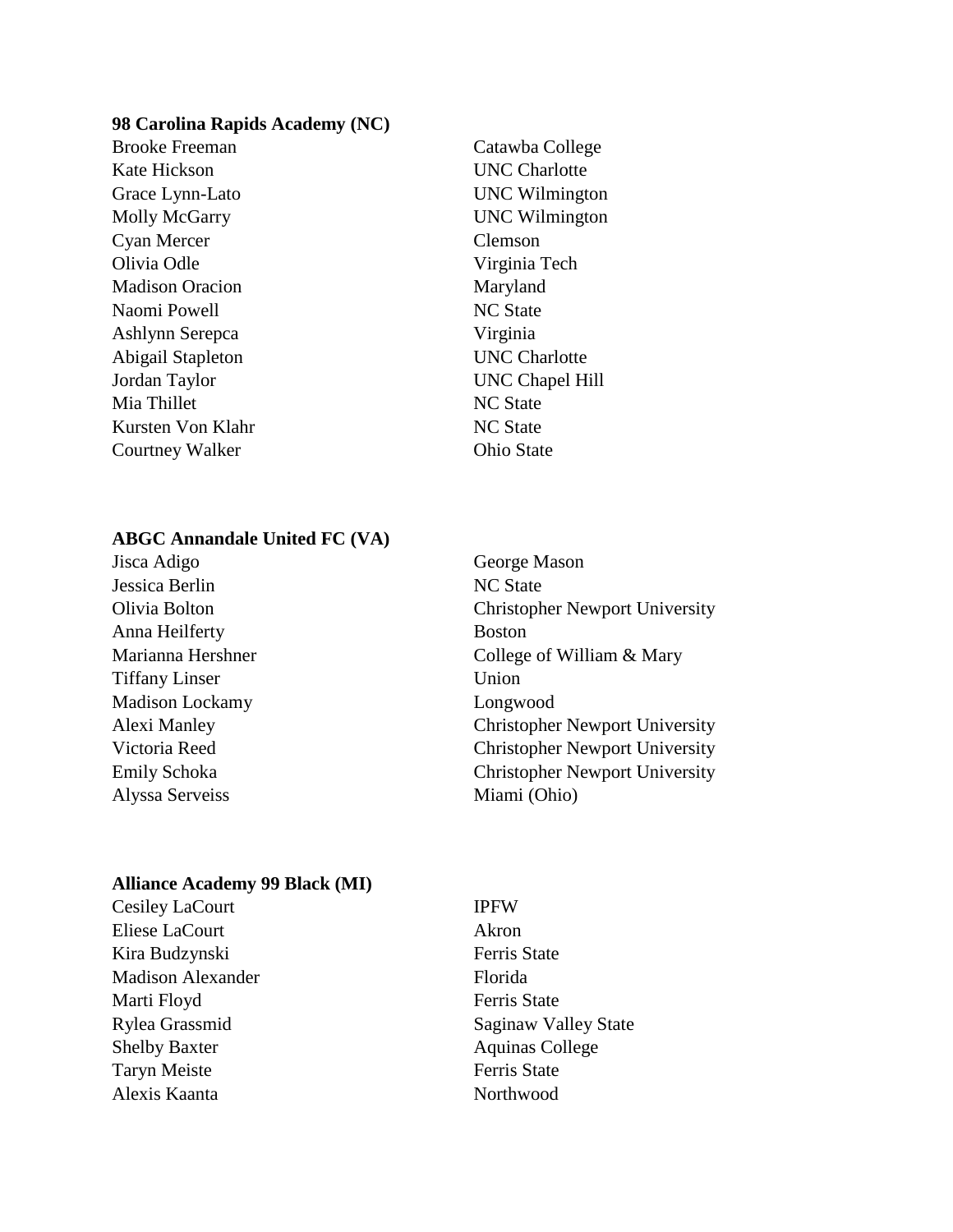Celeste Martinez **Aurora University** 

# **Arsenal FC Bowers (CA-S)**

# Jordan Dow California Baptist

### **ASA Azzurri 98 (MD)**

Rachel Bohli UMBC Maddie Bragaw UNC Charlotte Allie Brimmer Maryland Jade Burns West Chester Sabrina Doherty Ursinas Julia Gray Providence Cristina Narron Salisbury Brittaney Reffit West Chester Emily Roberts Old Dominion Blair Vilov Old Dominion Hannah Warner Towson Annie Wysong St. John's Hannah Hoefs Maryland Grace Regal UNC Greensboro

#### **Austin Texans 98 (TX-S)**

Kensley Martin Dallas Baptist Summerlyn Heller Dallas Baptist Haley Groff Texas State Sierra Niemann Texas State Sydney Kammer Texas State Sienna Rodriguez Hays State Jayme Woodfill **Dallas Baptist** Melissa Jones Dallas Baptist

Megan Hickey Boston College (Lacrosse) Amanda Cantor Bridgewater College Anna Voigt Methodist University

Alyssa Sucrese Hardin Simmons Bonnie Lucas Texas A&M - Corpus Christi Ella Fischer Colorado - Colorado Springs Jade Piper University of Incarnate Word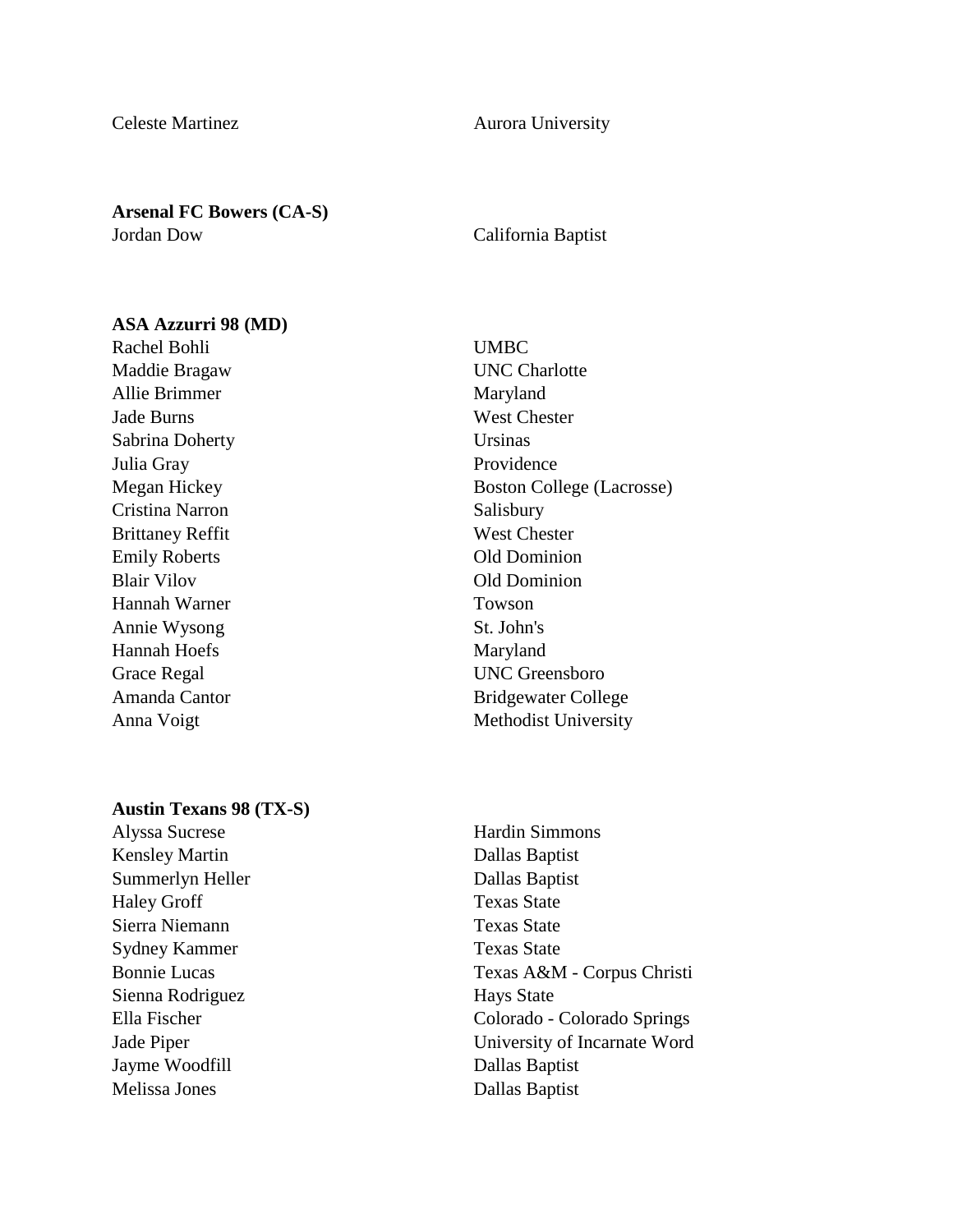Danielle Lacasse UT Tyler

Chidera Aririguzo St. Edward's University Mariah Ramon Texas A&M - Corpus Christi Riley Pfannenstiel Sam Houston State

# **Beach FC 98 Academy (CA-S)**

Madison Kennel Northwestern Megan McComas **Long Beach State** Aaqila McLyn Washington State Catherine Post UC Santa Barbara Myah Baksh Santa Clara Kayla Cannon Long Beach State

Nadiyah Siqueiros Long Beach State

#### **Eastside FC 98 Red (WA)**

Makaylie Moore BYU Cameron Tingey Utah Kaylene Pang Washington Joanna Harber Stanford Ellie Bryant Penn Rilee Castilla Portland State Alexa Kirton New Mexico Natalie Weidenbach Texas Hannah Taylor Oregon Olivia Van der Jagt Washington

Kimberly Butland Long Island University - Brooklyn Whitney Davis University of California - Berkeley Emily Duenas University of North Carolina -Asheville Sarah Pilster Long Beach State

Molly Monroe Cal Poly State Sophie Butterfield Western Washington Zoe Milburn Western Washington Mia Powers Minnesota - Twin Cities

# **Kings Hammer Academy Red (KY)** Payton Black Butler

Sophie Gorman Cincinnati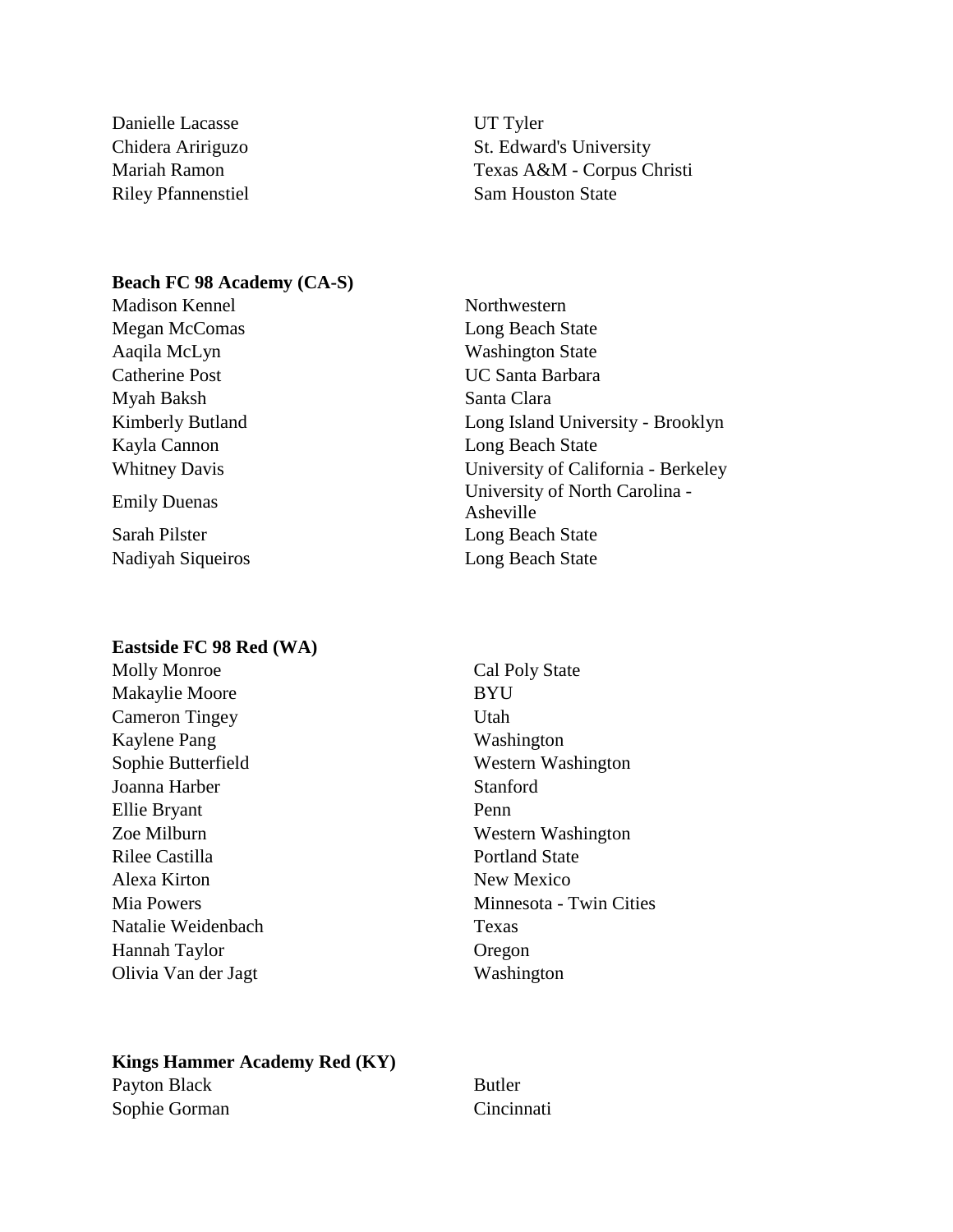Caitlyn Grooms Wright State Abby Brown Akron Ally Brown Akron Haley Cox St. Louis Annabelle Hopper Evansville Mikayla Jung Akron Harper Lamb Centre College Audrey Nienaber Centre College Hannah Poe Wright State Megan Rack Dayton

#### **Legends FC 98 (CA-S)**

Jessica DeJesus High Point University Sidney Spivey Spring Hill College

Kathryn Connor California State University, San Marcos Ashley Cruz California State University, Northridge Avery DeWitt California State University, Northridge Maria Gallardo California State University, San Bernardino Danielle Herrera University of California, Riverside Mackenzie Moore University of Hawaii Manoa Kayla Pak University of the Pacific Skyler Robledo Loyola Marymount University Sarah Savella California State University, San Bernardino Alexis Vera University of California, Riverside Kaitlyn Arreola **Hope International University** Krysta Catone Kansas Wesleyan University Cora Jacoby California Baptist University Alondra Salazar San Francisco State University

# **NTH Tophat 98/99 Gold (GA)**

- Kendell Baker Kennesaw State Lauren Berounsky Kennesaw State Mackenzie Brennan North Georgia Goodwin Brown Austin Peay Helen Dyer Delaware Kelsey Hahn Kennesaw State Jordan Kilgallen George Washington Sydney Meador Kennesaw State
	-